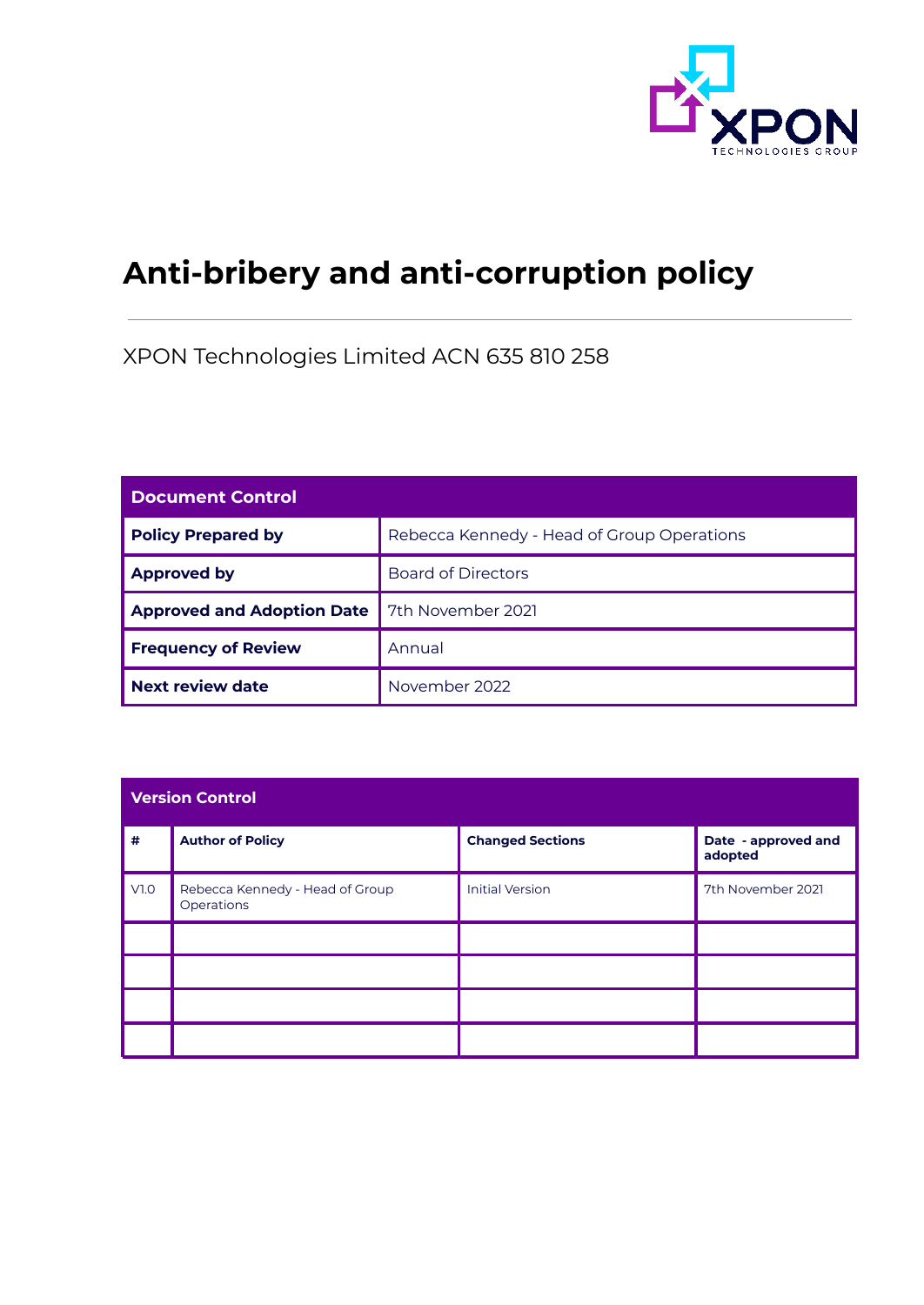

# **Table of contents**

| <b>Definitions and interpretation</b>  | 3  |
|----------------------------------------|----|
| Definitions                            | 3  |
| Interpretation                         | 3  |
| <b>Introduction</b>                    | 3  |
| Commitment                             | 3  |
| Purpose                                | 4  |
| What is bribery and corruption?        | 4  |
| What is bribery?                       | 4  |
| What is corruption?                    | 4  |
| Practical examples                     | 4  |
| <b>Application of policy</b>           | 5  |
| <b>Policy</b>                          | 6  |
| Policy                                 | 6  |
| Gifts and hospitality                  | 6  |
| Facilitation payments                  | 7  |
| <b>Secret Commissions</b>              | 7  |
| Political contributions                | 7  |
| Charitable contributions               | 8  |
| Duress                                 | 8  |
| <b>What is allowed?</b>                | 8  |
| <b>Employee's responsibilities</b>     | 9  |
| Application of policy to third parties | 9  |
| <b>Tenders and procurement</b>         | 9  |
| <b>Record Keeping</b>                  | 10 |
| <b>Compliance Program</b>              | 11 |
| How to raise a concern                 | 11 |
| <b>Miscellaneous</b>                   | 12 |
| Review of Policy                       | 12 |
| Further guidance                       | 12 |
| Endorsement                            | 12 |
|                                        |    |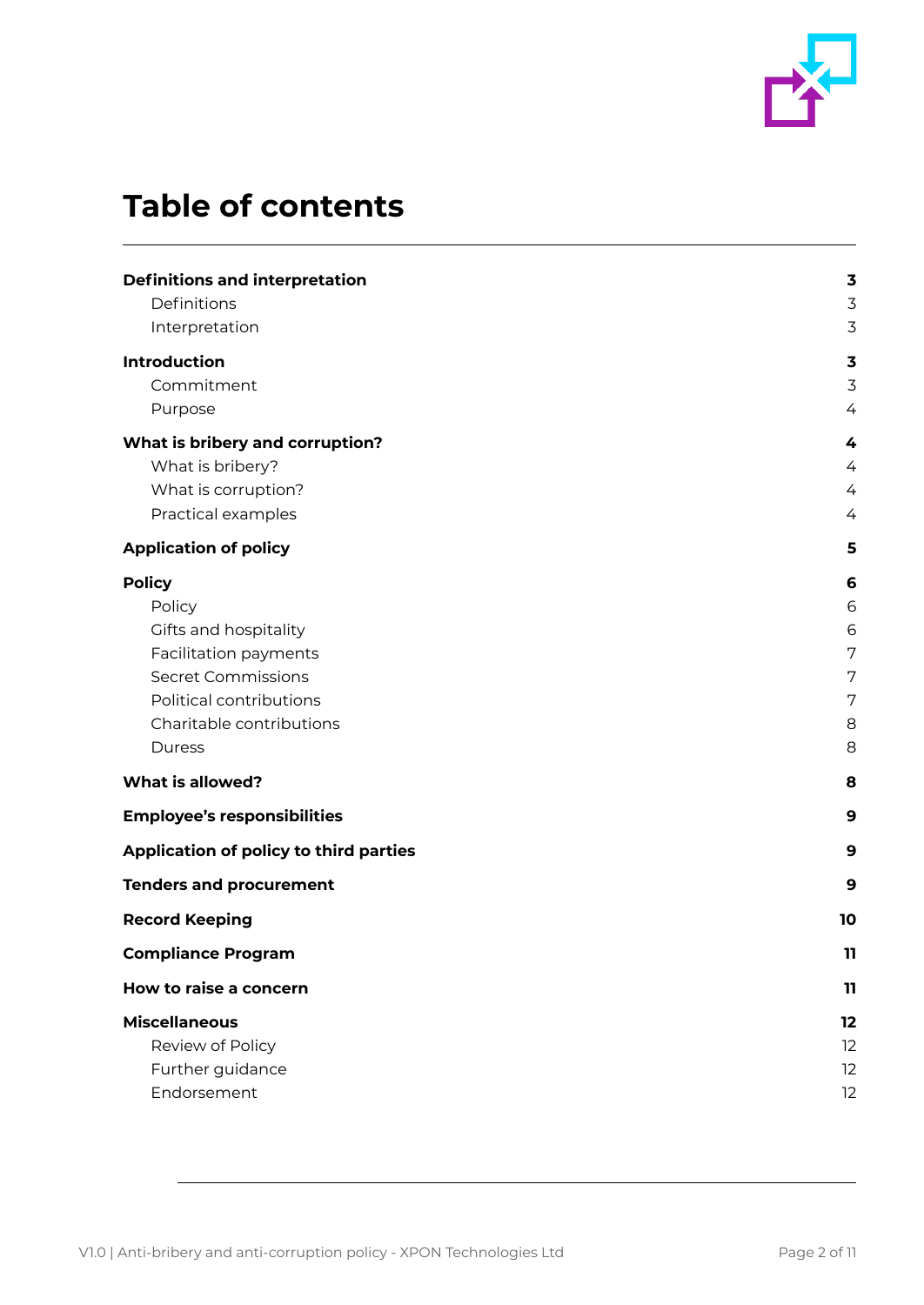

# <span id="page-2-0"></span>**1 Definitions and interpretation**

#### <span id="page-2-1"></span>**1.1 Definitions**

In this policy:

| Term                     | <b>Definition</b>                                                                                      |
|--------------------------|--------------------------------------------------------------------------------------------------------|
| <b>ASX</b>               | means ASX Limited ACN 008 624 691 or the securities<br>exchange operated by it (as the case requires). |
| <b>Board</b>             | means the board of Directors of the Company.                                                           |
| <b>Company or XPON</b>   | means XPON Technologies Limited ACN 635 810 258<br>and any subsidiary or related body corporate.       |
| Group                    | means XPON Technologies Limited and any subsidiary<br>or related body corporate.                       |
| <b>Corporations Act</b>  | means <i>Corporations Act 2001</i> (Cth).                                                              |
| <b>Director</b>          | means a director of the Company.                                                                       |
| <b>Employee</b>          | has the meaning set out in section 3 of this policy.                                                   |
| <b>Company Secretary</b> | means the secretary of the Company.                                                                    |

#### <span id="page-2-2"></span>**1.2 Interpretation**

Terms not defined in this policy which are given a meaning in the Corporations Act have the same meaning as in the Corporations Act.

# <span id="page-2-3"></span>**2 Introduction**

### <span id="page-2-4"></span>**2.1 Commitment**

- (a) Bribery and corruption seriously undermine integrity and fairness in open, competitive markets, and comprise the development of trade opportunities.
- (b) XPON is committed to responsible corporate governance and to conducting its business lawfully, ethically and honestly, and will not tolerate any bribery or corrupt behaviour that is intended to obtain unlawful, improper, dishonest or corrupt benefit or advantage for XPON or its Employees.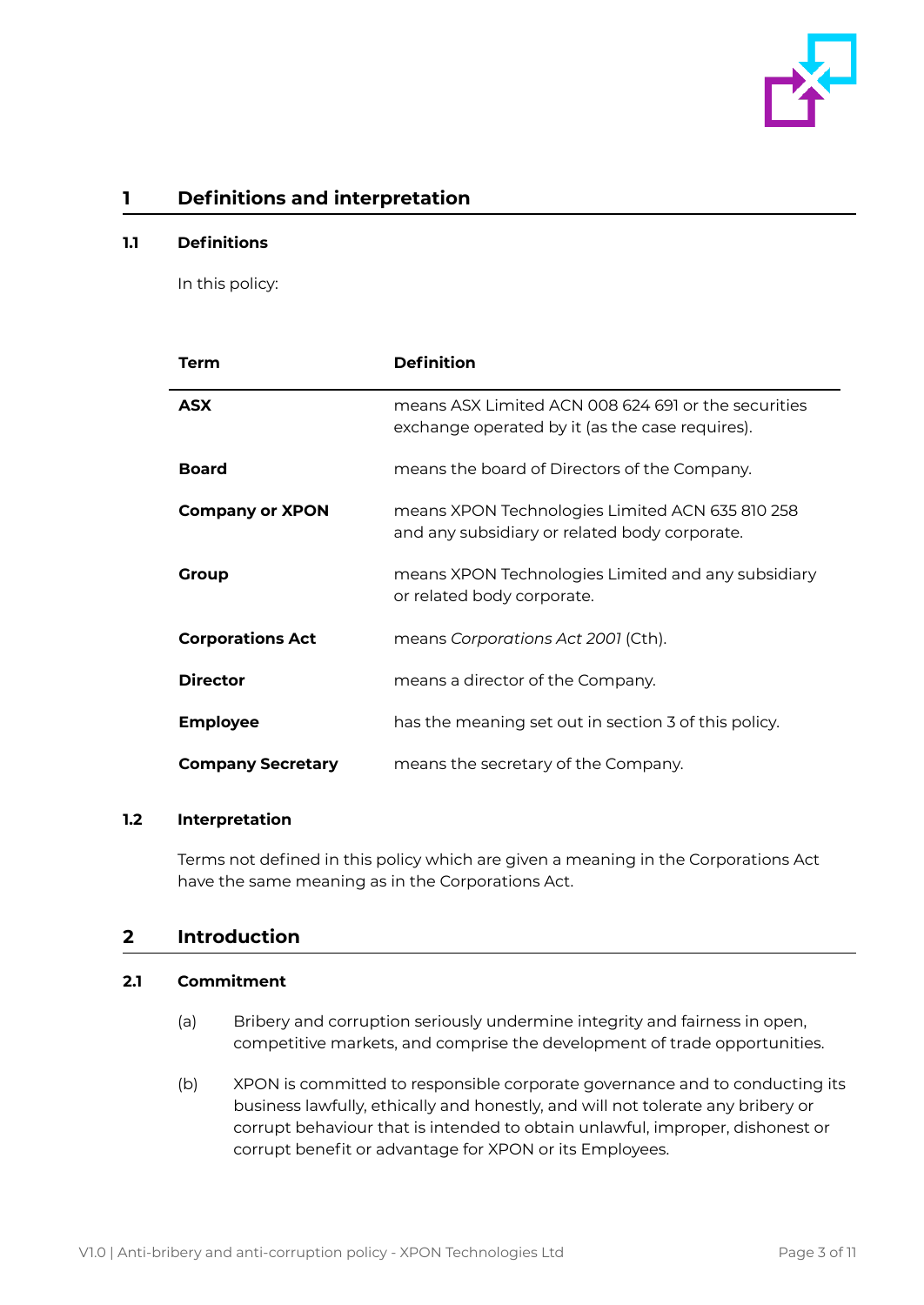

#### <span id="page-3-0"></span>**2.2 Purpose**

- (a) XPON has implemented this policy to illustrate its commitment and standards to preventing bribery and corrupt practices.
- (b) The purpose of this policy is to outline the Company's management of gifts and benefits, which protects Employees and minimises potential negative consequences for you and the Company. Employees must not give or accept gifts and benefits that will compromise, or appear to compromise, their integrity and objectivity in the performance of their duties, or cause, or appear to cause a conflict of interest.
- (c) Employees may also be subject to obligations to avoid engaging in acts of bribery or corruption at law.
- (d) This policy applies globally. If travelling outside of Australia, Employees are subject to the laws of the country they are in, however, the principles of this policy must be followed regardless of whether or not that country has specific bribery and corruption laws.

# <span id="page-3-1"></span>**3 What is bribery and corruption?**

#### <span id="page-3-2"></span>**3.1 What is bribery?**

Bribery includes the offering, promising, giving, accepting or soliciting of an advantage as an inducement for action which is illegal, unethical or a breach of trust. A bribe is an inducement or reward offered, promised or provided in order to gain any commercial, contractual, regulatory or personal advantage. It can take the form of gifts, loans, fees, kick-backs, rewards, reciprocal favours or other advantages e.g. donations. A bribe could be either a direct or indirect promise, offering, or authorisation, of anything of value designed to exert improper influence. It may involve procuring an intermediary or an agent to make an offer which constitutes a bribe to another person, or whether a bribe is made to an associate of any person who is sought to be influenced.

#### <span id="page-3-3"></span>**3.2 What is corruption?**

Corruption is the misuse of office, power or influence for private or personal gain.

#### <span id="page-3-4"></span>**3.3 Practical examples**

Bribery and corruption include, but are not limited to, the following scenarios:

- (a) offering, promising or giving a bribe;
- (b) requesting, agreeing to receive or accepting a bribe;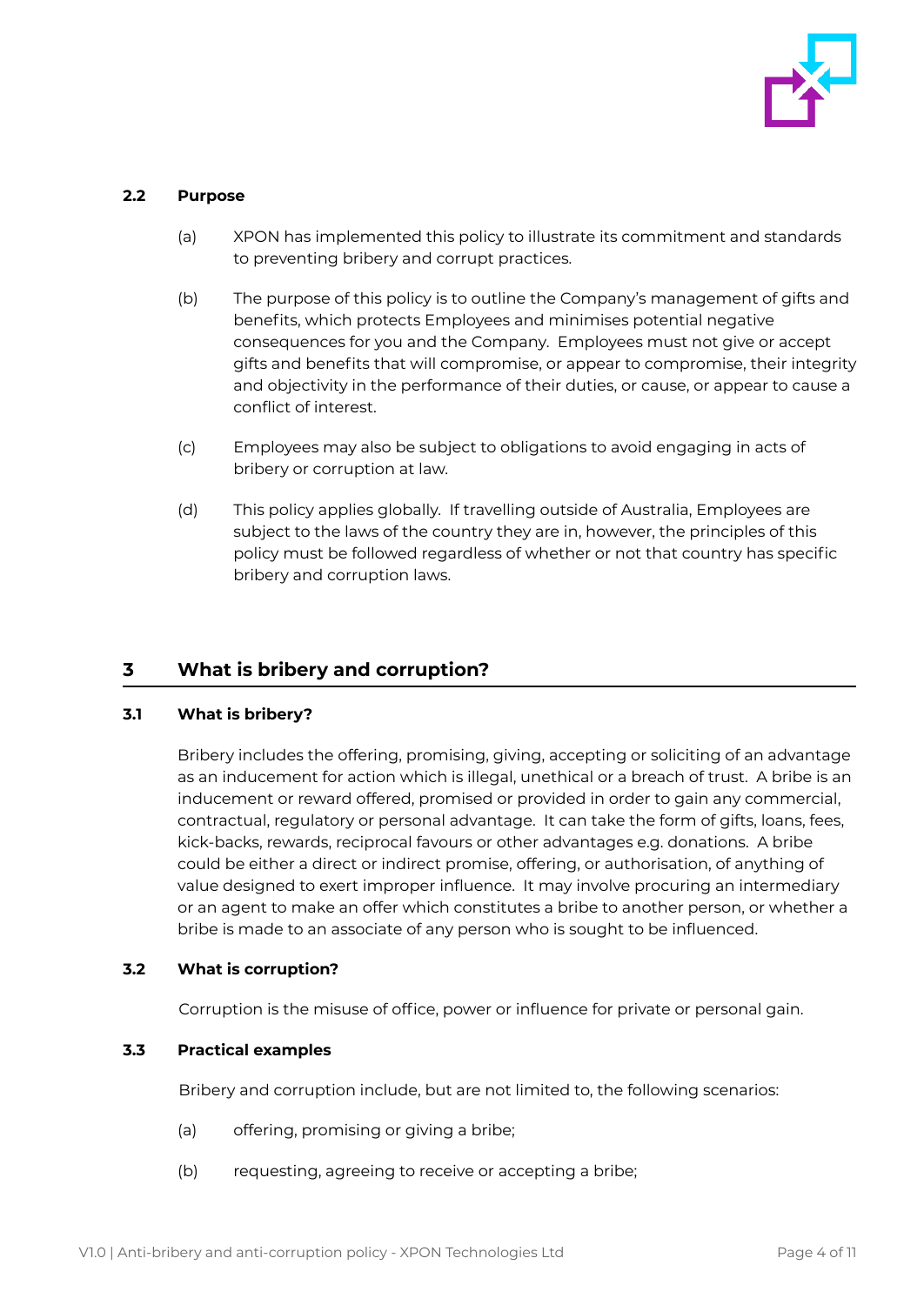

- (c) bribing a foreign public official with the intention of influencing the office in the performance or their official functions in order to obtain or retain business or an advantage in the conduct of business (i.e. corruption);
- (d) failing to prevent a bribe being made; and
- (e) making facilitation payments (being payments to government officials which are designed to assist in carrying out, influencing or speeding up official procedures).

# <span id="page-4-0"></span>**4 Application of policy**

- (a) This policy applies to any person who is employed by, acts for, or represents XPON, including directors, officers, employees (whether permanent, fixed-term or temporary), contractors, consultants and secondees wherever located (collectively referred to as Employees in this policy).
- (b) XPON requires all Employees to set and follow high standards of behaviour compliant with this policy in all business dealings and to ensure that XPON's anti-bribery and anti-corruption standards are upheld.
- (c) All Employees are required to familiarise themselves and comply with this policy, including any future updates that may be issued from time to time by XPON.
- (d) This policy covers:
	- (i) bribes;
	- (ii) gifts and hospitality;
	- (iii) facilitation payments;
	- (iv) secret commissions;
	- (v) political contributions; and
	- (vi) charitable contributions.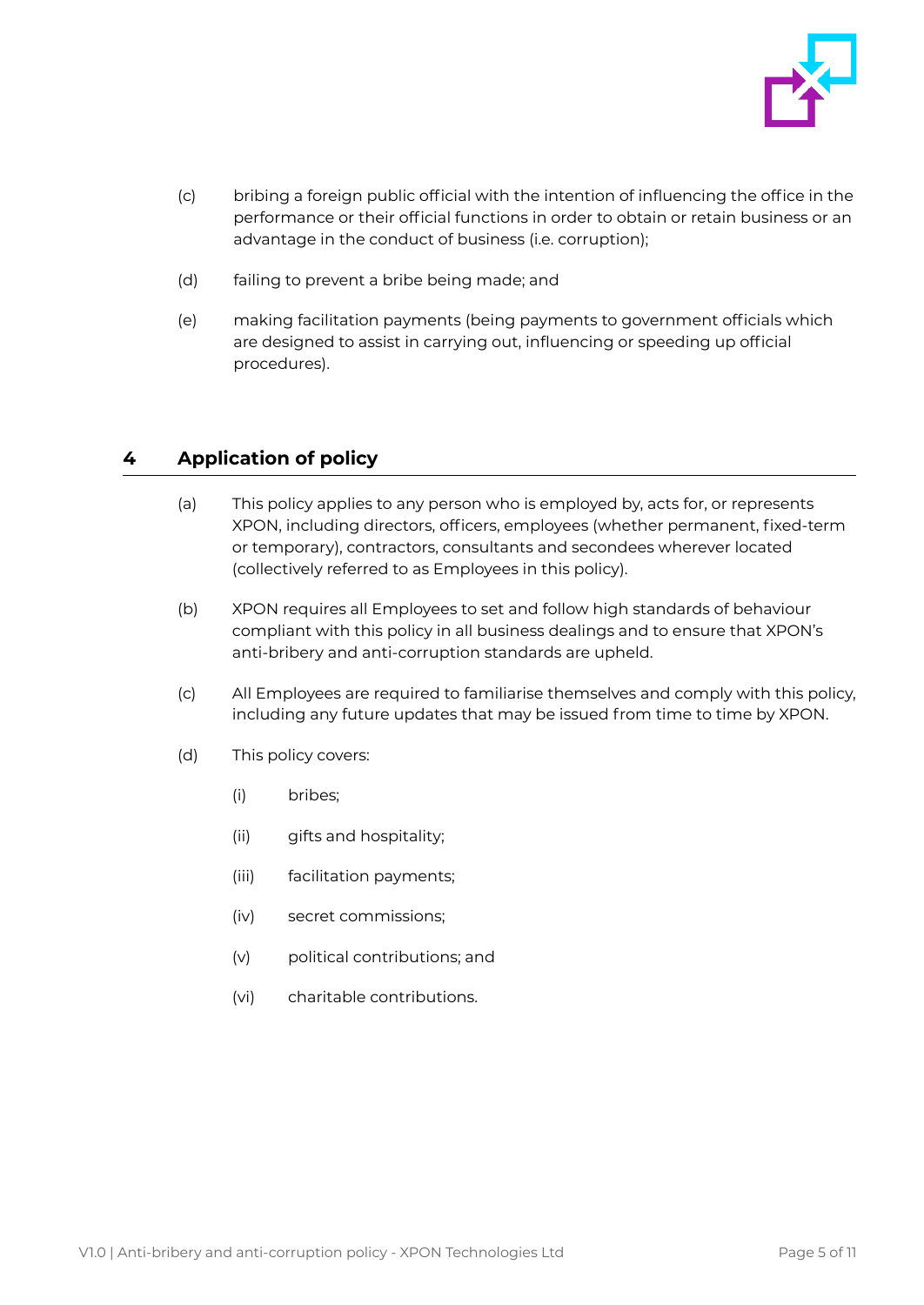

## <span id="page-5-0"></span>**5 Policy**

#### <span id="page-5-1"></span>**5.1 Policy**

- (a) No individual who is required to comply with this policy is to engage in any form of bribery or corruption at any time or for any reason.
- (b) XPON takes a zero tolerance approach to bribery and corruption, and will not tolerate any form of bribery or corruption by, or of, any individual who is required to comply with this policy.

#### <span id="page-5-2"></span>**5.2 Gifts and hospitality**

- (a) Employees must declare and report gifts and/or benefits, either offered or accepted and valued at \$200 or more.
- (b) Employees should notify their manager of the fact that they have received the gift or benefit and must make the notification within 5 working days of receiving/being offered the gift or benefit. If it is known in advance, the receipt of the gift or benefit should be discussed with your manager prior to acceptance. Gifts should not be accepted on a re-occurring basis or broken down into parts of less than \$200.
- (c) Gifts and genuine hospitality and entertainment expenditure that is reasonable and proportionate is allowable provided it complies with the following:
	- (i) **made for the right reason** it should be clearly given as an act of appreciation or common courtesy associated with standard business practice;
	- (ii) **no obligation** it does not place the recipient under any obligation;
	- (iii) **no expectation** expectations are not created by the giver or an associate of the giver or have a higher importance attached to it by the giver than the recipient would place on such a transaction;
	- (iv) **made openly –** if made secretly and undocumented then the purpose will be open to question;
	- (v) **reasonable value** its size is small and in accordance with general business practice;
	- (vi) **appropriate** its nature is appropriate to the relationship;
	- (vii) **at 'arm's length'** all transactions and gifts should be at an 'arm's length' basis with no special favours and no special arrangements;
	- (viii) **legal –** it complies with relevant laws; and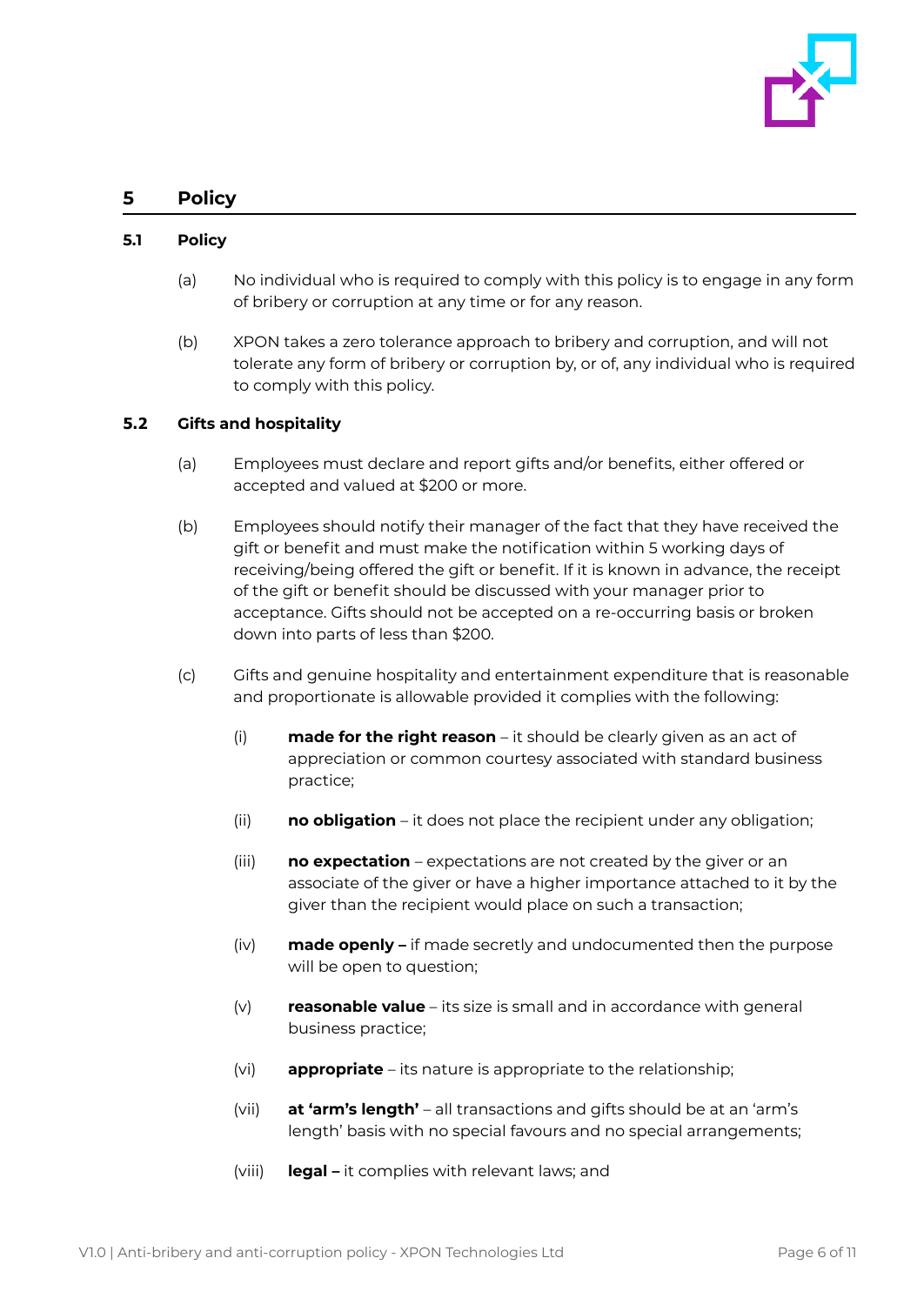

- (ix) **documented –** the expense or gift, if valued at \$200 or more, is fully documented.
- (d) The following circumstances are never acceptable:
	- (i) gifts in the form of cash or cash equivalent vouchers or gift certificates;
	- (ii) 'quid pro quo' (a benefit or advantage offered for something in return);
	- (iii) entertainment of a sexual or similarly inappropriate nature; and
	- (iv) making incomplete, false or inaccurate entries in XPON's books and records, e.g. gift and entertainment register.

#### <span id="page-6-0"></span>**5.3 Facilitation payments**

- (a) Facilitation payments are a form of bribery made for the purpose of expediting or facilitating the performance of a public official for a routine governmental action. For example, processing papers, issuing permits and other actions of an official in order to expedite performance of duties of a non-discretionary nature (i.e. which they are already bound to perform). The payment or other inducement is not intended to influence the outcome of the official's action, only its timing.
- (b) Facilitation payments, whether legal or not in a country, are prohibited under this policy.

#### <span id="page-6-1"></span>**5.4 Secret Commissions**

- (a) Secret commissions typically, but not always, arise where a person or entity offers or gives a commission to an agent or representative of another person which is not disclosed by that agent or representative to their principal. Such a payment is made as an inducement to influence the conduct of the principal's business.
- (b) Secret commissions, whether legal or not in a country, are prohibited under this policy.

#### <span id="page-6-2"></span>**5.5 Political contributions**

The Company makes donations to political parties from time to time. These donations must be approved by the Board. The Company discloses all political donations in the Company's Annual Report, and to the Australian Electoral Commission and state electoral authorities as required.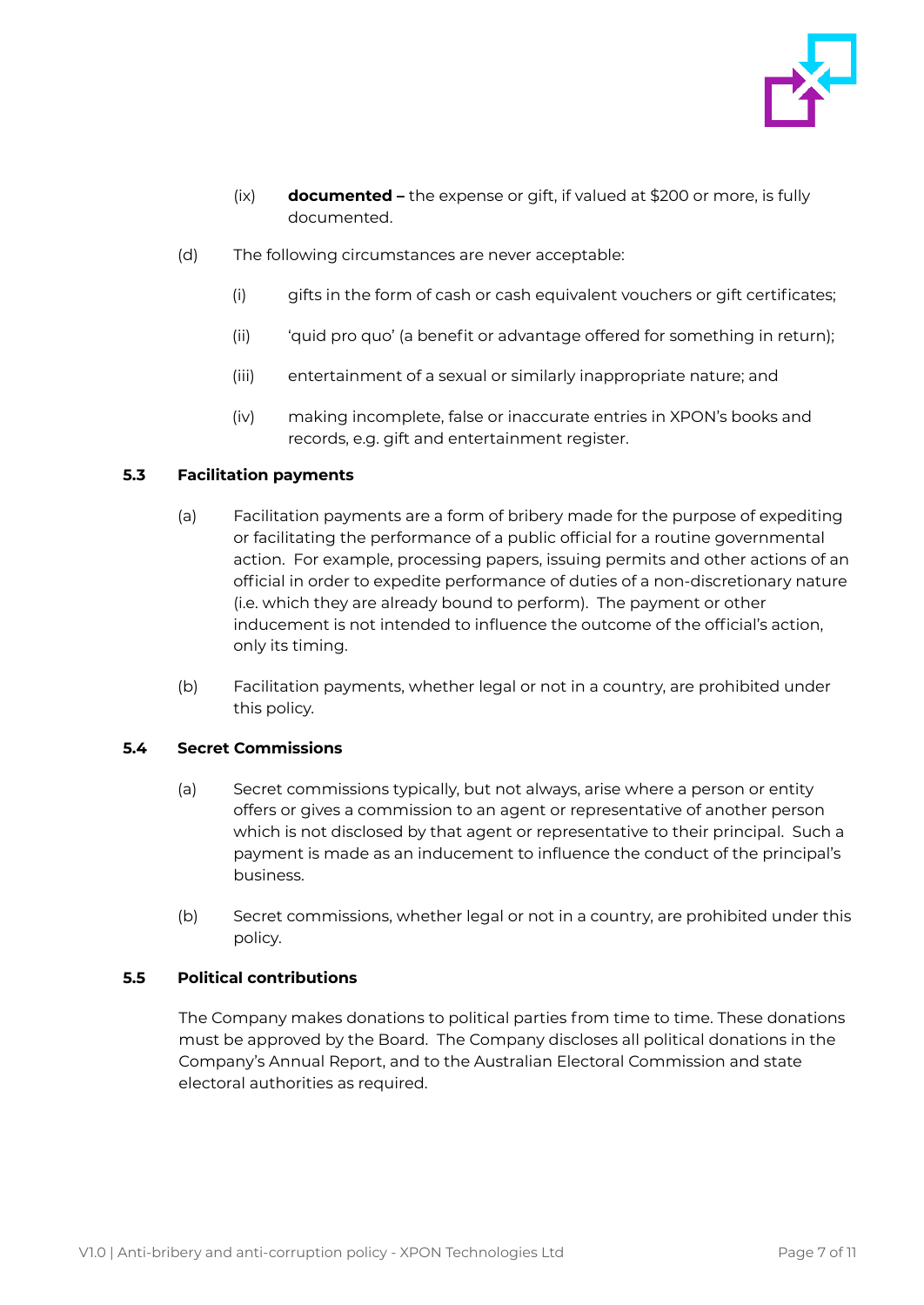

#### <span id="page-7-0"></span>**5.6 Charitable contributions**

- (a) Charitable support and donations are acceptable, whether of in-kind services, knowledge, time, or direct financial contributions. However, Employees must be careful to ensure that charitable contributions are not used as a scheme to conceal bribery.
- (b) XPON may only make charitable donations that are legal and ethical under local laws and practices. In Australia, this means that an organisation must have deductible gift recipient status with the Australian Taxation Office. This status makes the organisation entitled to receive income tax deductible gifts and deductible contributions.
- (c) No donation must be offered or made on behalf of the Company without the prior approval of the Chief Executive Officer.

#### <span id="page-7-1"></span>**5.7 Duress**

XPON condemns, and does not tolerate, demands for payment from individuals in circumstances where the individual reasonably believes that his or her life, health or liberty will be at risk if the payment is not made. If an individual makes a payment in these circumstances, that payment must be reported to the Company Secretary or XPON's Independent Director(s) as soon as reasonably practicable.

## <span id="page-7-2"></span>**6 What is allowed?**

The implementation of this policy should not prevent the performance or normal duties provided the activities are appropriate, properly recorded and are not for the purpose of or intend to improperly or corruptly influence people in the performance of their duties or official functions. Acceptable activities, include, for example:

- (a) normal bona fide hospitality within the limits specified in this policy and otherwise approved in writing by XPON; or
- (b) promotional expenditure which is intended to improve XPON's reputation and the value of XPON's brands.

## <span id="page-7-3"></span>**7 Employee's responsibilities**

(a) You must ensure that you read, understand and comply with this policy. The prevention, detection and reporting of bribery and other forms of corruption are the responsibility of all those working for us or under our control. All Employees are required to avoid any activity that might lead to, or suggest a breach of this policy.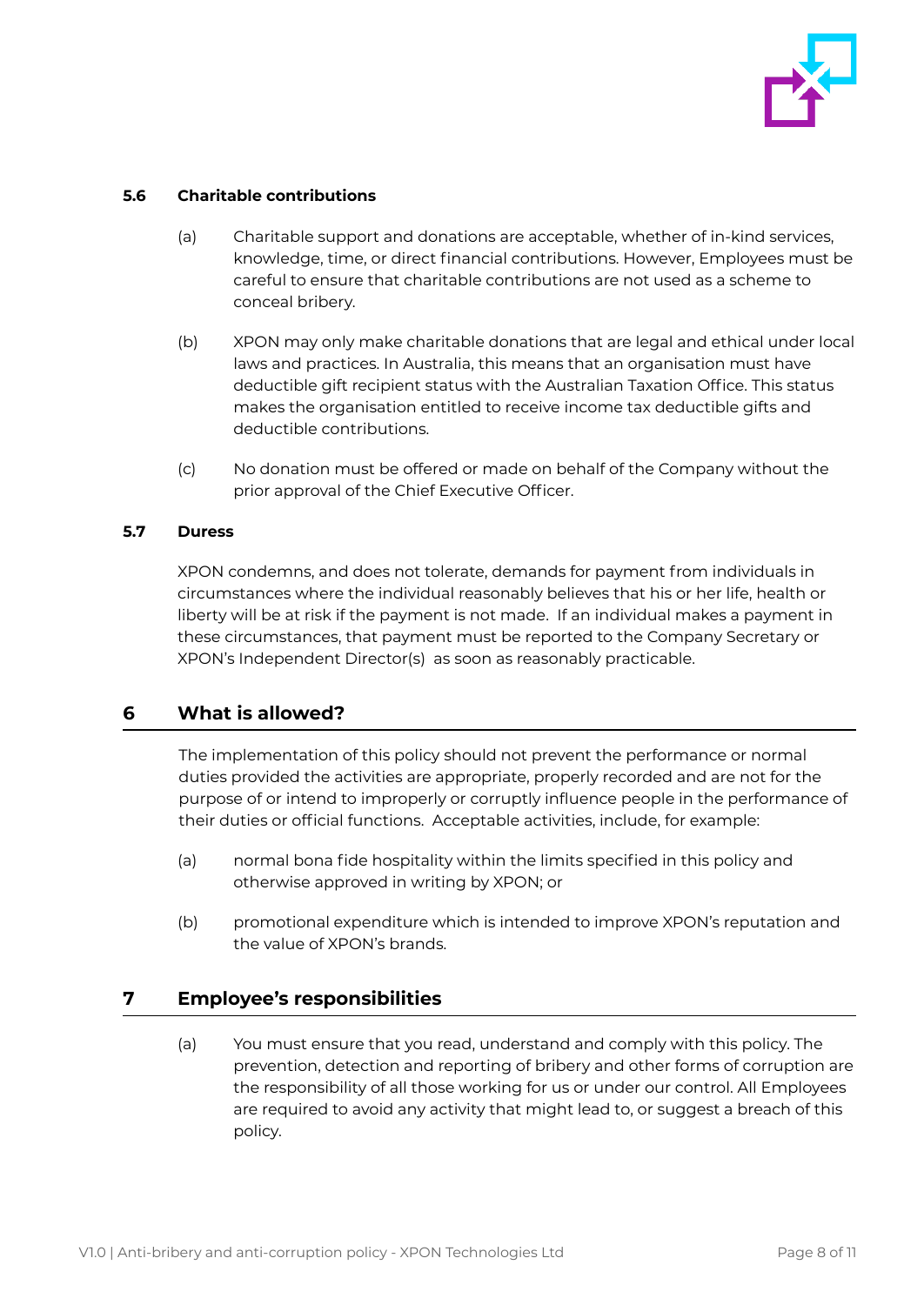

(b) You must notify your manager as soon as possible if you believe or suspect that a conflict with, or breach of, this policy has occurred, or may occur in the future. Any Employee who breaches this policy will face disciplinary action, which could result in termination of employment.

# <span id="page-8-0"></span>**8 Application of policy to third parties**

XPON will not engage or deal with any third party if there is a known risk that they will breach applicable anti-bribery and anti-corruption laws of XPON's policies and procedures relating to anti-bribery and anti-corruption.

# <span id="page-8-1"></span>**9 Tenders and procurement**

- (a) In relation to tenders and procurement for services to be provided to XPON, all Employees are expected to act with a high degree of professional integrity and it is important that contractual commitments are made following an arm's length process conducted for the benefit of XPON.
- (b) The following requirements are designed to assist you in your negotiations with external parties including suppliers so that you and XPON avoid conflicts and unethical behaviour:
	- (i) all conflicts of interest and potential conflicts of interest in relation to any particular tender or procurement process must be declared immediately and consent must be obtained from Founder and Group Managing Director before proceeding or continuing to proceed with the process;
	- (ii) all tenders and procurement processes must be conducted fairly, transparently and in accordance with pre-determined and documented criteria;
	- (iii) you must not favour or give undue preference to any supplier at the expense of XPON or our ability to serve our existing clients effectively;
	- (iv) you must not receive, directly or indirectly, any personal benefit in connection with the tender or procurement process; and
	- $(v)$  the tender and procurement process must be appropriately documented (to ensure that if audited at any time it is clear why the provider was ultimately selected).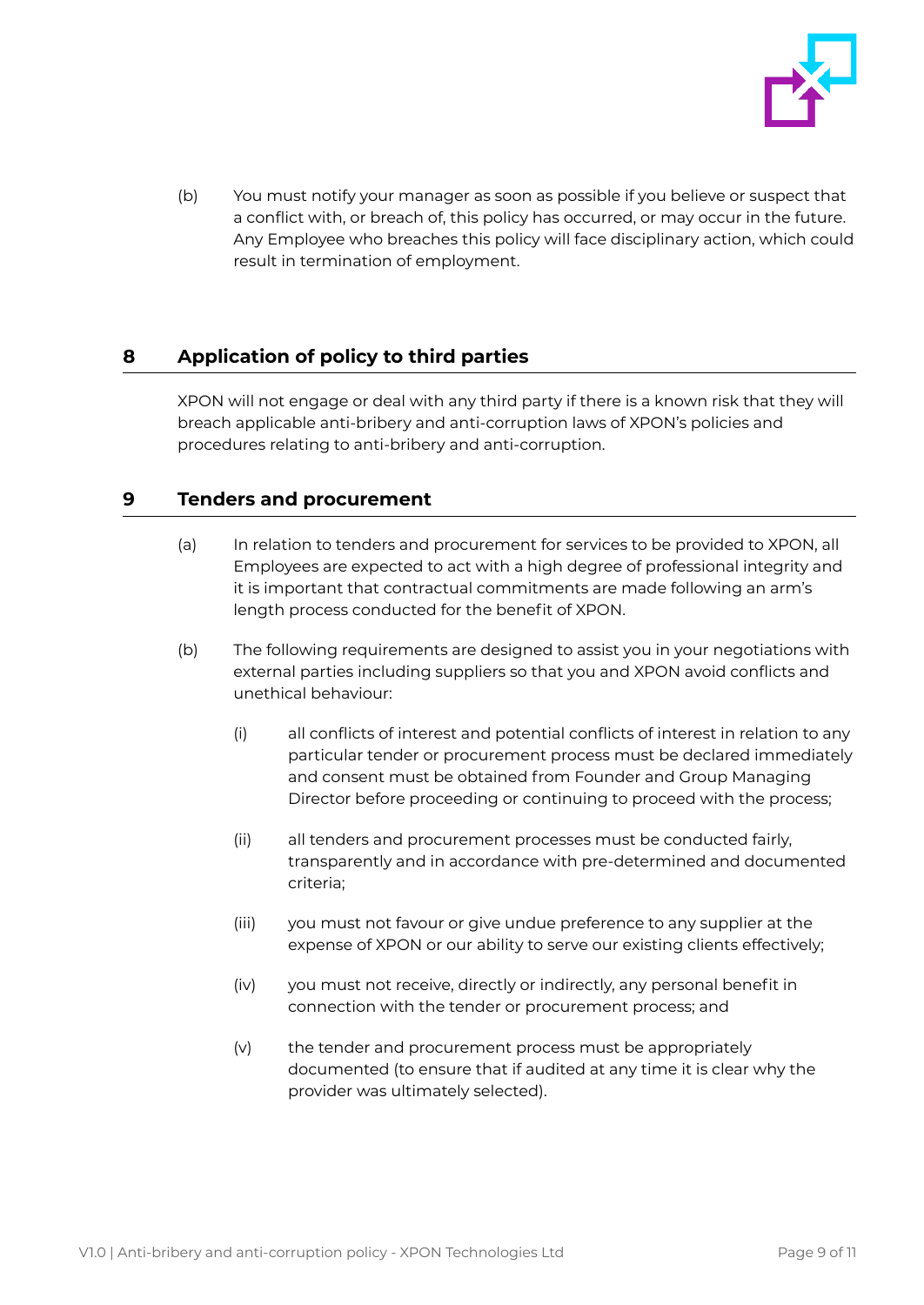

## <span id="page-9-0"></span>**10 Record Keeping**

- (a) XPON must keep financial records and have appropriate internal controls in place which will evidence the business reason for making payments to third parties.
- (b) All accounts, invoices, memoranda and other documents and records relating to dealings with third parties, such as clients, suppliers and business contacts, should be prepared and maintained with strict accuracy and completeness. No accounts must be kept 'off-book' to facilitate or conceal improper payments.

# <span id="page-9-1"></span>**11 Compliance Program**

XPON will implement and maintain a compliance program incorporating procedures informed by the following principles:

- (a) XPON will monitor and assess the risks its faces taking into account the nature, scale and complexity of its commercial operations, and ensure that it has in place anti-bribery procedures that are proportionate to those risks, and that are clear, practical, accessible, effective implemented and enforced;
- (b) the Board, executive managers and senior managers of XPON will at all times demonstrate their commitment to prevent bribery and fostering a culture within XPON in which bribery and corruption is never acceptable;
- (c) XPON will, where necessary and appropriate taking into account the nature of the services and potential bribery risk, conduct due diligence assessments of persons who perform or will perform services for or on behalf of XPON, in order to mitigate the identified bribery and/or corruption risks;
- (d) XPON will conduct training on this policy, and on the procedures XPON has implemented to mitigate and prevent bribery and corruption; and
- (e) XPON will monitor and review the policy, and XPON's procedures, and make improvements where necessary.

## <span id="page-9-2"></span>**12 How to raise a concern**

(a) All Employees have a responsibility to help detect, prevent and report instances not only of bribery and corruption, but also of any other suspicious activity or